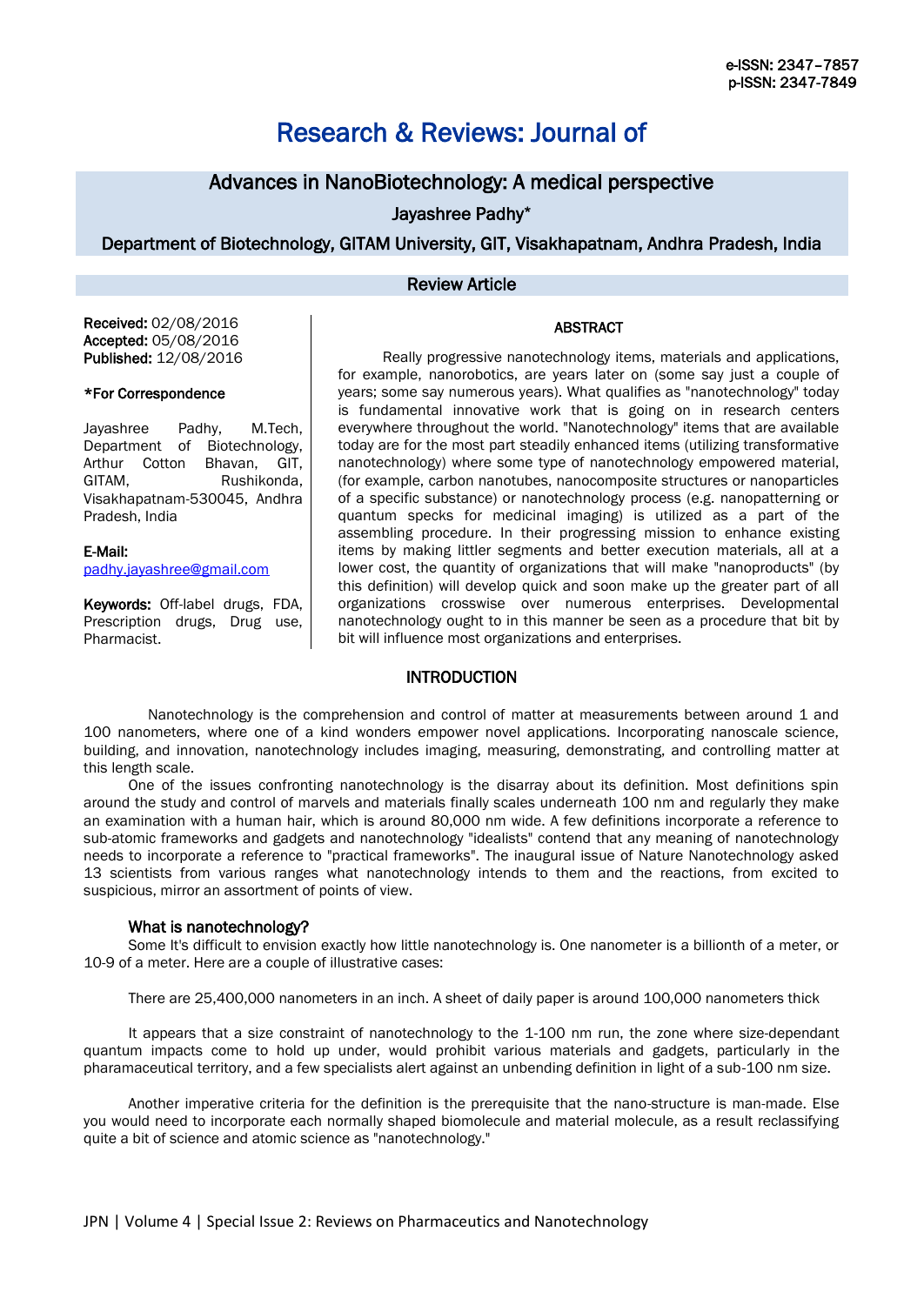The most essential necessity for the nanotechnology definition is that the nano-structure has extraordinary properties that are only because of its nanoscale extents.

A nanometer is one-billionth of a meter. A sheet of paper is around 100,000 nanometers thick; a solitary gold particle is around 33% of a nanometer in distance across. Measurements between roughly 1 and 100 nanometers are known as the nanoscale. Surprising physical, concoction, and natural properties can rise in materials at the nanoscale. These properties may vary in imperative courses from the properties of mass materials and single particles or atoms.

We found another great definition that is functional and unconstrained by any self-assertive size constraints (source): The outline, portrayal, creation, and utilization of structures, gadgets, and frameworks by controlled control of size and shape at the nanometer scale (nuclear, sub-atomic, and macromolecular scale) that produces structures, gadgets, and frameworks with no less than one novel/predominant trademark or property.



Figure: Human hair fragment and a network of single-walled carbon nanotubes

On a similar scale, if a marble were a nanometer, then one meter would be the extent of the Earth Nanoscience and nanotechnology include the capacity to see and to control singular particles and atoms. Everything on Earth is comprised of molecules—the nourishment we eat, the garments we wear, the structures and houses we live in, and our own bodies.

In any case, something as little as an iota is difficult to see with the exposed eye. Truth be told, it's difficult to see with the magnifying lens regularly utilized as a part of a secondary school science classes. The magnifying lens expected to see things at the nanoscale were developed moderately as of late around 30 years prior.

When researchers had the right devices, for example, the checking burrowing magnifying lens (STM) and the nuclear power magnifying instrument (AFM), the period of nanotechnology was conceived.

Albeit advanced nanoscience and nanotechnology are very new, nanoscale materials were utilized for a considerable length of time. Exchange measured gold and silver particles made hues in the recolored glass windows of medieval holy places several years prior. The craftsmen in those days simply didn't realize that the procedure they used to make these delightful centerpieces really prompted changes in the arrangement of the materials they were working with.

Today's researchers and designers are finding a wide assortment of approaches to intentionally make materials at the nanoscale to exploit their improved properties, for example, higher quality, lighter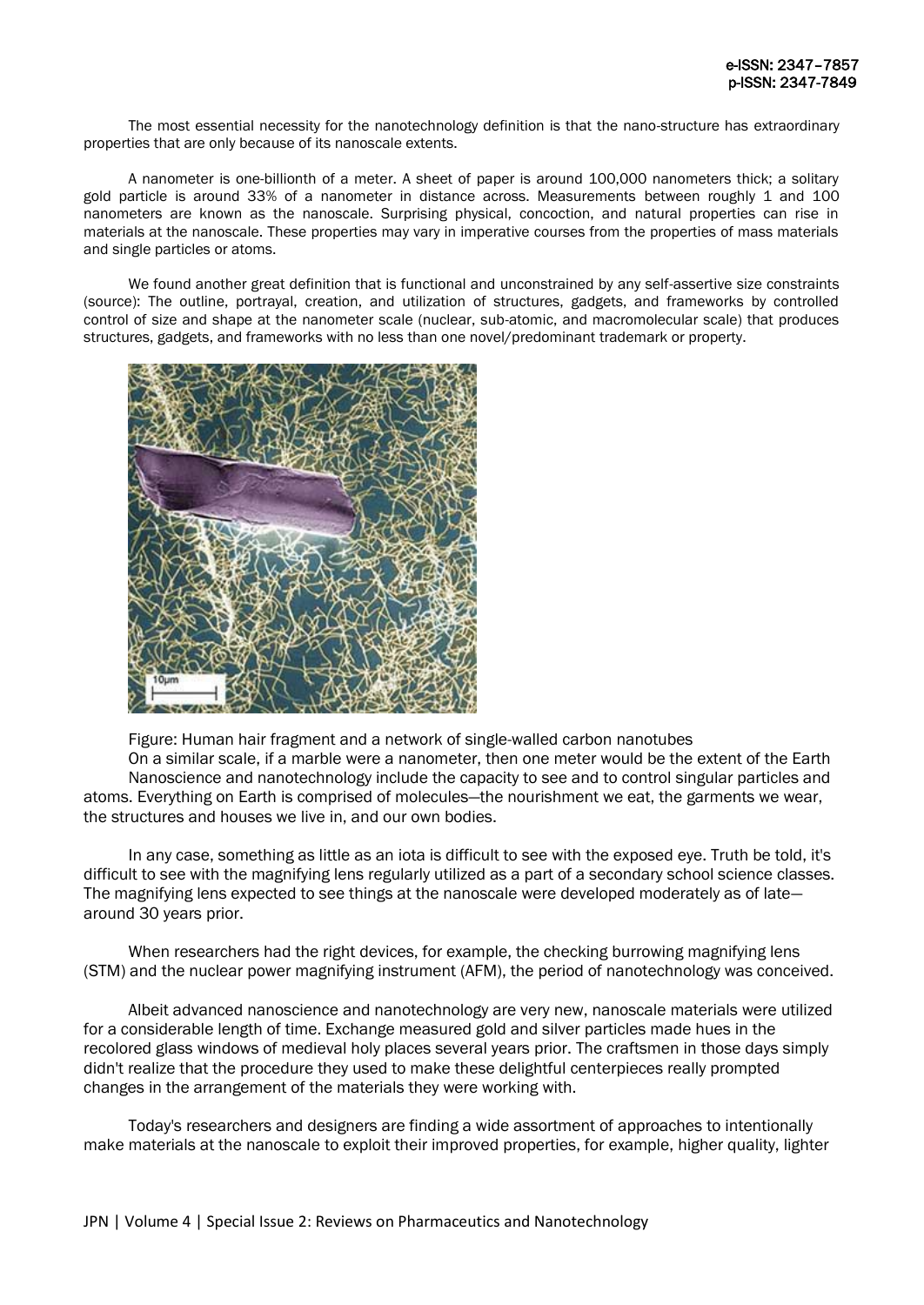weight, expanded control of light range, and more noteworthy compound reactivity than their bigger scale partners.

"One nanometer is a mystical point on the dimensional scale". Why?

One nanometer is an enchanted point on the dimensional scale. Since there is a sudden movement of all properties of material when they just goes into the nanoscale.

Characteristics of Nanotechnology

- 1. It is extremely differing.
- 2. It is based upon sub-atomic self get together.

3. It is utilized as a part of fields of science, natural science, sub-atomic science, semiconductor material science, small scale manufacture medicine, gadgets and vitality generation.

- 4. It was utilized to make numerous new materials.
- 5. It has sway on environment and financial aspects.
- 6. It is the building of practical frameworks at the sub-atomic scale.
- 7. It is utilized to make superior items.

Applications of Nanotechnology

- 1. Nano capacitors based channels
- 2. Nano transformer based SMPS
- 3. Nano links
- 4. Nano separators
- 5. Nano powders utilized for welding poles and terminals
- 6. Nano based rectifiers
- 7. Nano resistance
- 8. Nano building materials
- 9. Silicon steel blended with 5% nano attractive properties
- 10. Nano sic Arrestors
- 11. Nano ZnO Arrestors
- 12. Nano innovation utilized as a part of collectors
- 13. Nano combinations
- 14. Nano capacitor based mouthpieces
- 15. Nano electrets
- 16. Nano atomic building
- 17. Nano thermo electric materials
- 18. Nano meds

Limitation of Nanotechnology

1.Integration of nano structure and nano materials was difficult.

2.Demonstration of novel instruments to learn at nano meter was troublesome

3.New estimation advances were more testing than any time in recent memory.

4.It requires to a great degree delicate instrumentation.

5.Monitoring and control of the material handling in the nuclear level was pivotal.

6.Self-cleaning of nano materials makes doping extremely troublesome.

7.Huge surface vitality.

8. Uniform size appropriation was hard to accomplish in nano materials.

9.It is difficult to accomplish coveted size, morphology, Chemical organization and physical properties.

10.Ostwald maturing and agglomeration would happen.

# **DISCUSSION**

The As material size lessens from centimeter (mass) to nanometer scale, properties generally diminishes as much as six requests of size to that at full scale level. The purpose behind this change is because of the way of cooperations among the iotas that are arrived at the midpoint of out of presence in the mass material. The same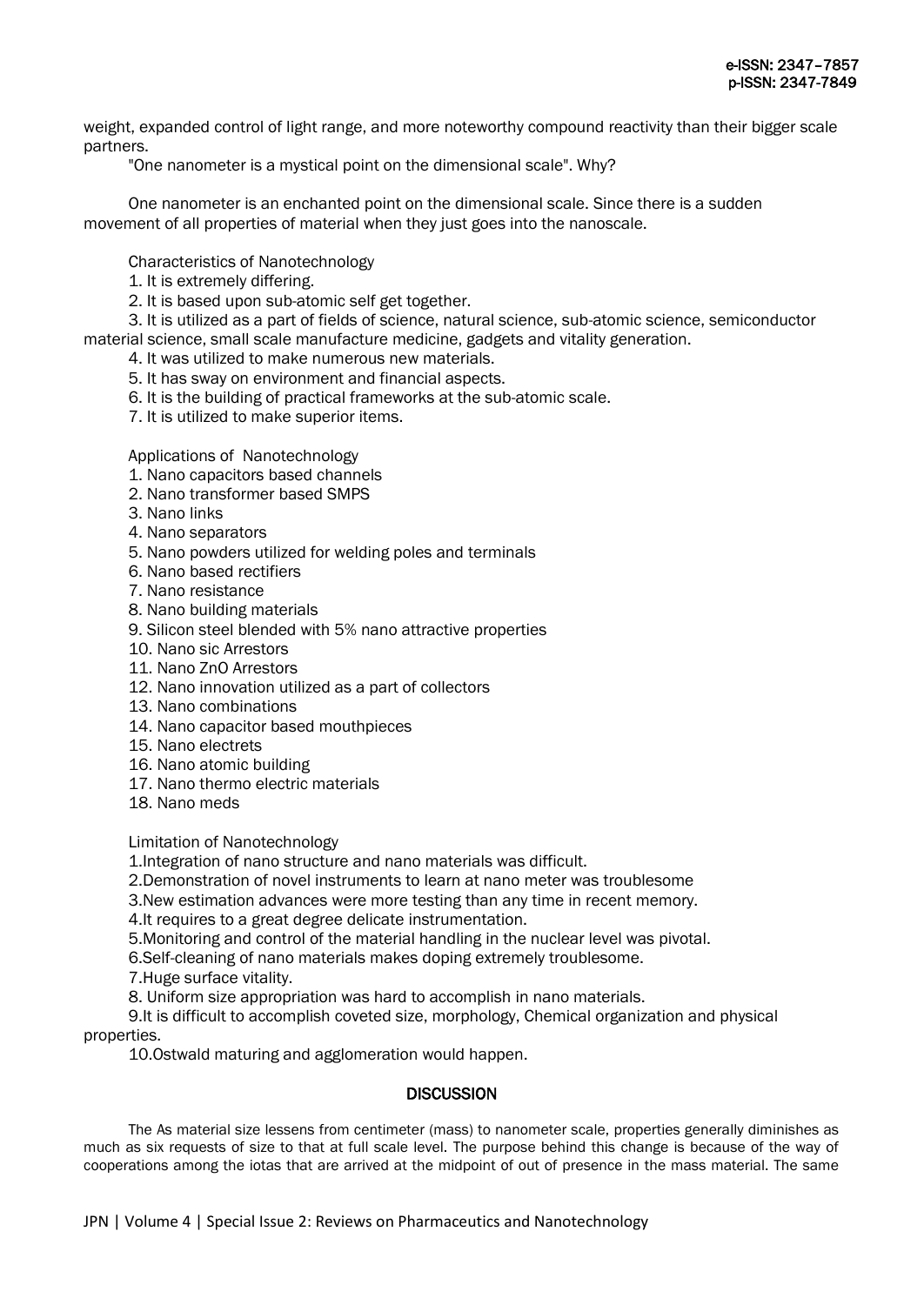can be clarified in another way i.e., surface vitality increments with the general surface range which thusly firmly reliant on the measurement of material. As nanostructures are having decreased measurements, it prompts increment in surface vitality by means of increment in surface zone.

The adjustment in properties from large scale to nano scale can be seen by taking a straightforward case as given underneath.

Give us a chance to take a nonexistent 3D shape of gold 3 feet on every side. It is cut down the middle along its length, width and stature to create eight little 3D squares, every 18 inches on a side. In the event that we keep cutting the gold along these lines from inches to centimeters, from centimeters to millimeters, and from millimeters to microns; despite everything we see no adjustment in properties of gold between every phase with the exception of money esteem and weight. Every gold block are delicate, glossy yellow and having same liquefying point.

Yet, when these µm size gold particles are further cut into nano size particles, everything will be changed including gold's shading, liquefying point and synthetic properties

# **CONCLUSION**

Dissolving purpose of nano gold is not as much as that of mass gold liquefying point. Additionally rather than yellow shading, nano gold particles show up in various shading. This shading relies on upon the measure of the molecule.

Not just for gold, every one of the materials will demonstrate the impossible to miss conduct and change in their properties when they go into the nano scale. That is the reason one nanometer is called as a mystical point on the dimensional scale.

# **REFERENCES**

- 1. Nicolini C, et al. Nanobiotechnology to Organic and Biological Monitoring of Health and Environment for Biosafety. J Bioanal Biomed. 2013;5:108.
- 2. Menaa F, et al. Hyaluronic Acid and Derivatives for Tissue Engineering. J Biotechnol Biomaterial.
- 3. 2011;S3:001.
- 4. Menaa B. The Importance of Nanotechnology in Biomedical Sciences. J Biotechnol Biomaterial. 2011;1:105e.
- 5. Trujillo LE, et al. Nanotechnology Applications for Food and Bioprocessing Industries. Biol Med (Aligarh). 2015;8:289.
- 6. Joshi PN. Green Chemistry for Nanotechnology: Opportunities and Future Challenges. Journal of Chemistry.
- 7. Singh A. Scope of Nanotechnology in Crop Science: Profit or Loss. Journal of Botanical Sciences.
- 8. Suprava Pate, et al. Nanotechnology in Healthcare: Applications and Challenges. Med Chem (Los Angeles). 2015;5: 528.
- 9. Guo P. Studies and application of Nanomotor for Single Pore Sensing, Single Fluorescence Imaging, and RNA Nanotechnology. Biochem Anal Biochem. 2015;4:i105.
- 10. Maroof K, et al. Scope of Nanotechnology in Drug Delivery. J Bioequiv Availab.
- 11. Upadhyay S, et al. Wonders of Nanotechnology in the Treatment for Chronic Lung Diseases. J Nanomed Nanotechnol. 2015;6:337.
- 12. Lazim MIM, et al. Quantification of Cytokinins in Coconut Water from Different Maturation Stages of Malaysias Coconut (Cocos nucifera L.) Varieties. J Food Process Technol. 2015;6:515.
- 13. Lloyd-Hughes H, et al. Current and Future Nanotechnology Applications in the Management of Melanoma: A Review. J Nanomed Nanotechnol. 2015;6:334.
- 14. Koteshwara KB. General Account Of Nanotechnology and Nano Toxicology. Journal of Pharmacy and Pharmaceutical Sciences .
- 15. Dennis E, et al. Utilizing Nanotechnology to Combat Malaria. J Infect Dis Ther. 2015;3:4.
- 16. Menaa F. Genetic Engineering and Nanotechnology: When Science-Fiction Meets Reality!. Adv Genet Eng. 2015;4:128.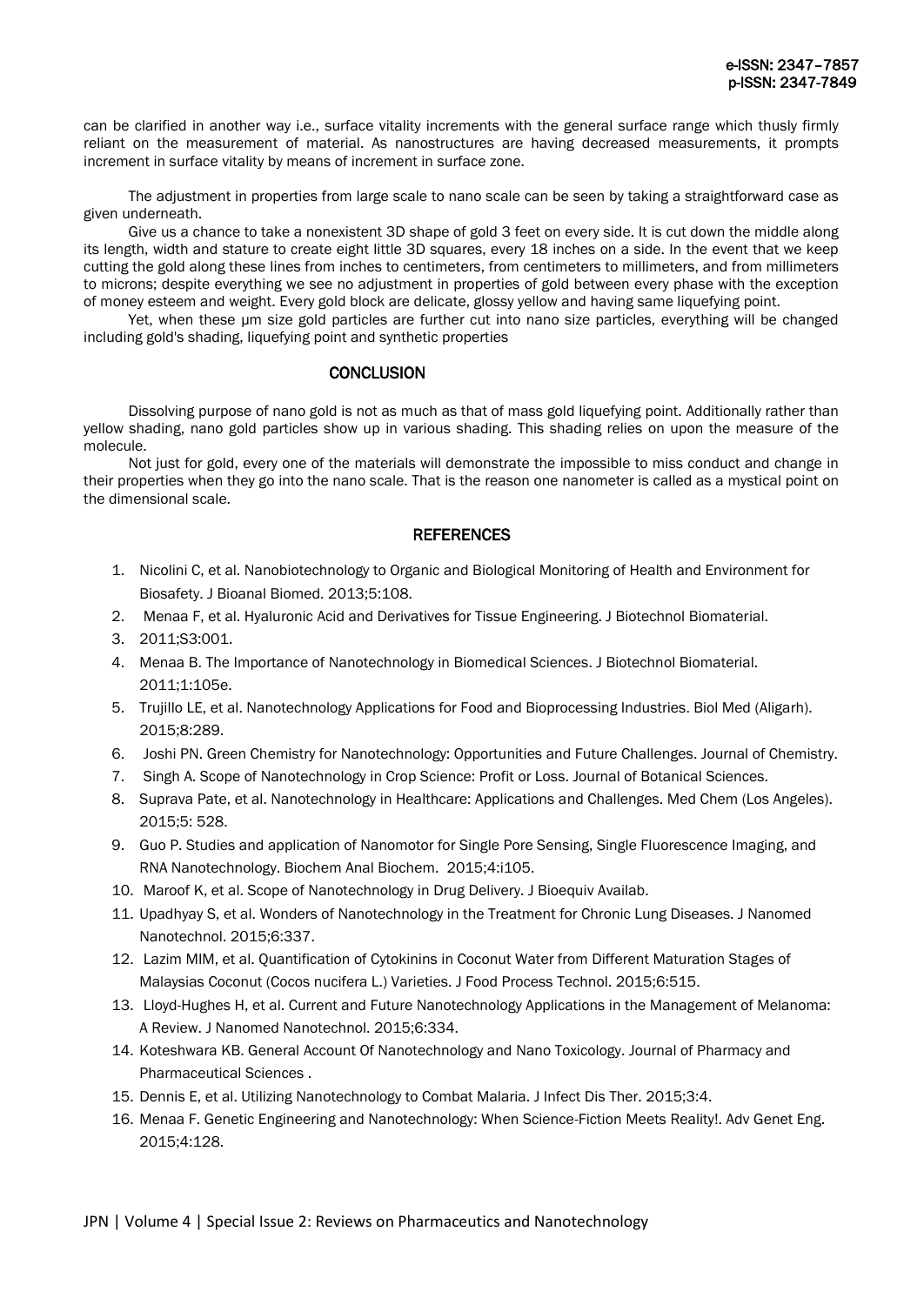- 17. Abraham J, et al. Carbon Nanotube-thermally Reduced Graphene Hybrid/Styrene Butadiene Rubber Nano Composites: Mechanical, Morphological and Dielectric Studies. JET.
- 18. Satapathy MK. Shaping Safer Future Nanotechnology through Wise Worthy Scientific Research. J Bioprocess Biotech. 2015;5:243.
- 19. Khetawat S. Nanotechnology (Nanohydroxyapatite Crystals): Recent Advancement in Treatment of Dentinal Hypersensitivity. J Interdiscipl Med Dent Sci. 2015;3:181.
- 20. Arif T, et al. Therapeutic and Diagnostic Applications of Nanotechnology in Dermatology and Cosmetics. J Nanomedine Biotherapeutic Discov. 2015.
- 21. Singh RK, et al. Development of a Nanotechnology Based Biomedicine RISUG-M as a Female Contraceptive in India. J Nanomed Nanotechnol. 2015;6:297.
- 22. Sowjanya K. A Review on Current Advancements in Nanotechnology. RRJMHS.
- 23. Vishal Tripathi. Nanotechnology and its Role in Life Sciences. Pharmaceutics and Nanotechnology.
- 24. Rakesh M, et al. Applications of Nanotechnology. J Nanomedine Biotherapeutic Discov. 2015.
- 25. Danza A, et al. A New Example of Nanotechnology Applied to Minimally Processed Fruit: The Case of Fresh-Cut Melon. J Food Process Technol. 2015;6:439.
- 26. Yadav SK. Nanotechnology: A Spark to the Use of Plant Origin Bioactive Compounds in Therapeutics. Single Cell Biol. 2015;4:108.
- 27. Abhiyan S, et al. An Overview on Application of Nanotechnology in Construction Industry. IJIRSET.
- 28. Rokde KY, et al. A Role of Nanotechnology in Biomedical Applications. IJIRCCE.
- 29. Ing. Iba Gaye (SENEGAL). Certification Organic Cotton by Nanotechnology. Mecatronics And Informatics Applied In New Technology. IJIRSET.
- 30. Nikalje AP. Nanotechnology and its Applications in Medicine. Med Chem (Los Angeles). 2015;5:081.
- 31. Matilda A, et al. A Review on Ophthalmology using Nanotechnology. J Nanomed Nanotechnol.
- 32. 2015;6:272.
- 33. Syduzzaman M, et al. Smart Textiles and Nano-Technology: A General Overview. J Textile Sci Eng. 2015;5:181.
- 34. Kumar AS. Nanotechnology: A Changing Face in Modern Era. Dental Sciences.
- 35. Kewate SR, et al. Energy and Nanotechnology- Advanced Strategy for the Future. Engineering and Technology.
- 36. Sharma M. Applications of Nanotechnology Based Dosage Forms for Delivery of Herbal Drugs. PHARMACEUTICS AND NANOTECHNOLOGY.
- 37. Pandey A, et al. Nanotechnology for Herbal Drugs and Plant Research. Pharmaceutics and Nanotechnology. 2014
- 38. Bhandare N, et al. Applications of Nanotechnology in Cancer: A Literature Review of Imaging and Treatment. J Nucl Med Radiat Ther. 2014;5:195.
- 39. Aghajanloo M, et al. Synthesis of Zinc-Organic Frameworks Nano Adsorbent and their Application for Methane Adsorption. J Chem Eng Process Technol. 2014;5:203
- 40. Nazem A, et al. Nanotechnology Building Blocks for Intervention with Alzheimer?s Disease Pathology: Implications in Disease Modifying Strategies. J Bioanal Biomed. 2014;6:009.
- 41. Márcia Ebling de Souza, et al. Antibiofilm Applications of Nanotechnology. Fungal Genom Biol. 2014;4: e117.
- 42. Singh Y. Trends in Biomedical Nanotechnology. J Nanomedine Biotherapeutic Discov. 2014;4:e130.
- 43. Menaa F. Financial Governance in the Nanotechnology Segment: The Brazilian Experience. J Bus Fin Aff. 2014;3:e144.
- 44. Satvekar RK, et al. Emerging Trends in Medical Diagnosis: A Thrust on Nanotechnology. Med Chem (Los Angeles). 2014;4:407.
- 45. Kanchi S. Nanotechnology for Water Treatment. J Environ Anal Chem. 2014;1:e102.

JPN | Volume 4 | Special Issue 2: Reviews on Pharmaceutics and Nanotechnology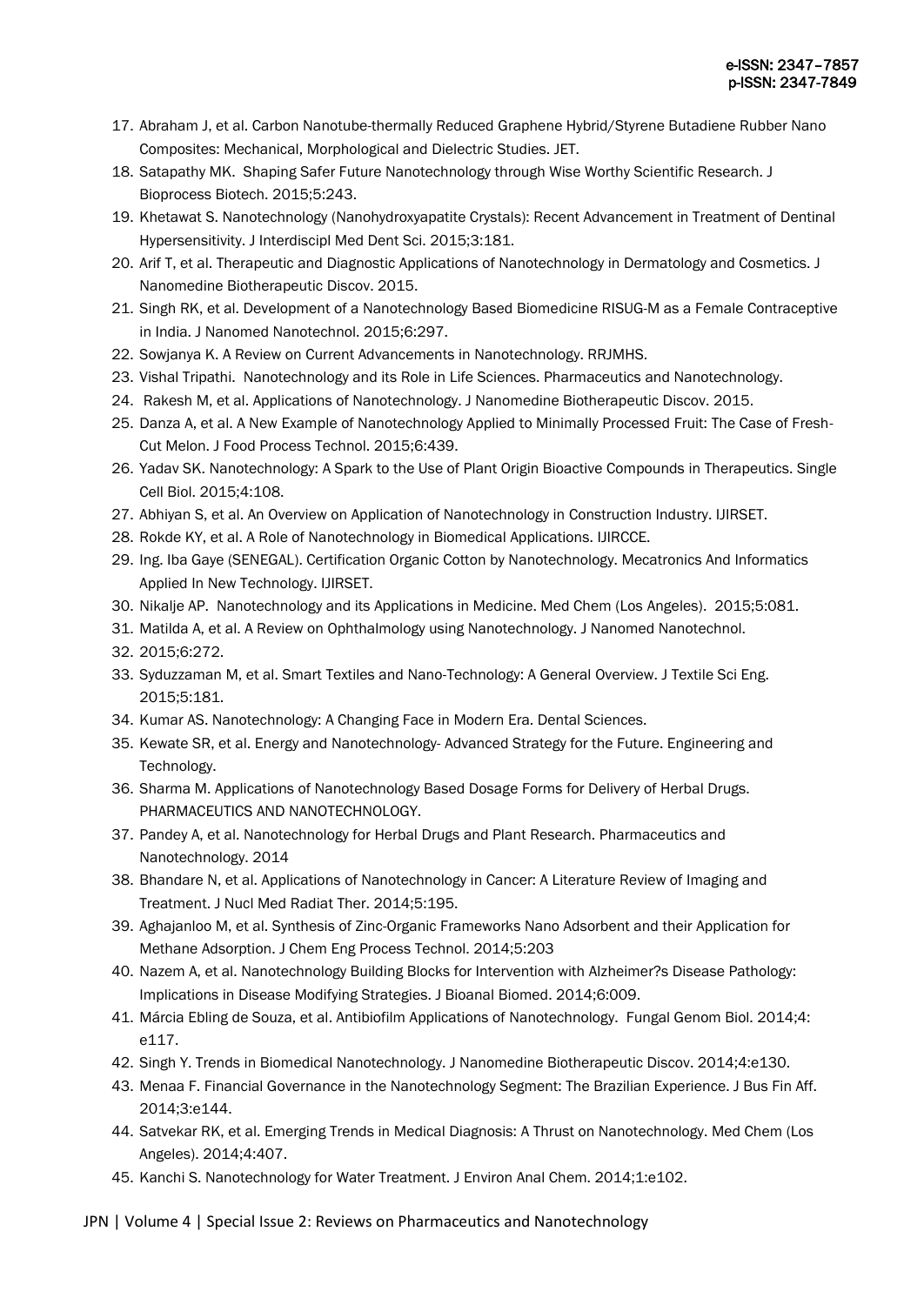- 46. Santos-Oliveira R. (2014) Pharmaceutical Equivalence and Bioequivalence of Radiopharmaceuticals: Thinking the Possibility of Generic Radiopharmaceuticals and Preparing for New Technology as Nanotechnology Drugs. J Bioequiv Availab. 2014.
- 47. Sivaramakrishnan SM. Nanotechnology In Dentistry What Does The Future Hold In Store?. Dentistry. 2014;4:198
- 48. (2016) Nanotechnology in Preparation of Semipermeable Polymers. J Adv Chem Eng. 2016;6:e108.
- 49. Rammouz R, et al. A Rapid Prototyping Matlab Based Design Tool of Wireless Sensor Nodes for Healthcare Applications. Int J Sens Netw Data Commun. 2016.
- 50. Gupta P, et al. Nanotechnology: Its Role in Restorative Dentistry and Endodontics. Pharmaceutics and Nanotecnology. 2016.
- 51. Anderson DS, et al. Nanotechnology: The Risks and Benefits for Medical Diagnosis and Treatment. J Nanomed Nanotechnol. 2016;7:e143.
- 52. In-Ju Kim. Ergonomic Challenges for Nanotechnology Safety and Health Practices. J Ergonomics. 2016;6:e159.
- 53. Gopi S, et al. Introduction of Nanotechnology in Herbal Drugs and Nutraceutical: A Review. J Nanomedine Biotherapeutic Discov. 2016.
- 54. Sivaramakrishnan SM et al. Nanotechnology In Dentistry What Does The Future Hold In tore?. Dentistry 2014;4:198.
- 55. Said N El, et al. NanoEmulsion for Nanotechnology Size-Controlled Synthesis of Pd (II)Nanoparticles via NanoEmulsion Liquid Membrane. J Membra Sci Technol. 2013;3:125.
- 56. Gowda R, et al. (2013) Use of Nanotechnology to Develop Multi-Drug Inhibitors for Cancer Therapy. J Nanomed Nanotechnol. 2013;4:184.
- 57. Menaa F. Policy Implications for Global Pervasive Nanotechnology Innovation. Pharm Anal Acta. 2014;5: e162.
- 58. Menaa F. Global Financial Model for Responsible Research and Development of the Fast Growing Nanotechnology Business. J Bus Fin Aff. 2014;3:e139.
- 59. Zein B. Self-Sufficient Energy Harvesting in Robots using Nanotechnology. Adv Robot Autom. 2013;2:113.
- 60. Joshua E. Rosen, et al.(2011) Nanotechnology and Diagnostic Imaging: New Advances in Contrast Agent Technology. J Nanomed Nanotechnol 2011, 2:115 doi: 10.4172/2157-7439.1000115
- 61. Vijaya Shanti Bheemidi, et al. Novel Applications of Nanotechnology in Life Sciences. JBABM 2011;3:3S11- 001.
- 62. Menaa B. The Importance of Nanotechnology in Biomedical Sciences. J Biotechnol Biomaterial. 2011;1:105e.
- 63. Leone MF. Nanotechnology for Architecture. Innovation and Eco-Efficiency of Nanostructured Cement-Based Materials. J Architec Eng Technol. 2012;1:1.
- 64. Kanwar JR. Cancer Nanotechnology. J Cancer Sci Ther. 2012;4:1.
- 65. Srilatha B. Nanotechnology in Agriculture. J Nanomed Nanotechnol. 2011;2:123.
- 66. Kelvii Wei. Membranes Coupled with Nanotechnology for Daily Drinking Water: an Overview. J Pet Environ Biotechnol. 2011;2:112.
- 67. Jiwen Zheng, et al. Sterilization of Silver Nanoparticles Using Standard Gamma Irradiation Procedure Affects Particle Integrity and Biocompatibility. J Nanomedic Nanotechnol. 2011;S5-001.
- 68. John I. Nanotechnology-based Diagnostics; Are we Facing the Biotechnology Evolution of the 21st Century?. Mycobact Dis. 2011;1:e102.
- 69. Cho HH, et al. Nanotechnology on Boiling Heat Transfer for a Next-generation Cooling Technology. J Material Sci Eng. 2012;e106.
- 70. Swain S. Cutting Edge of Pharmaceutical Nanotechnology. Pharmaceut Reg Affairs. 2012;1:e110.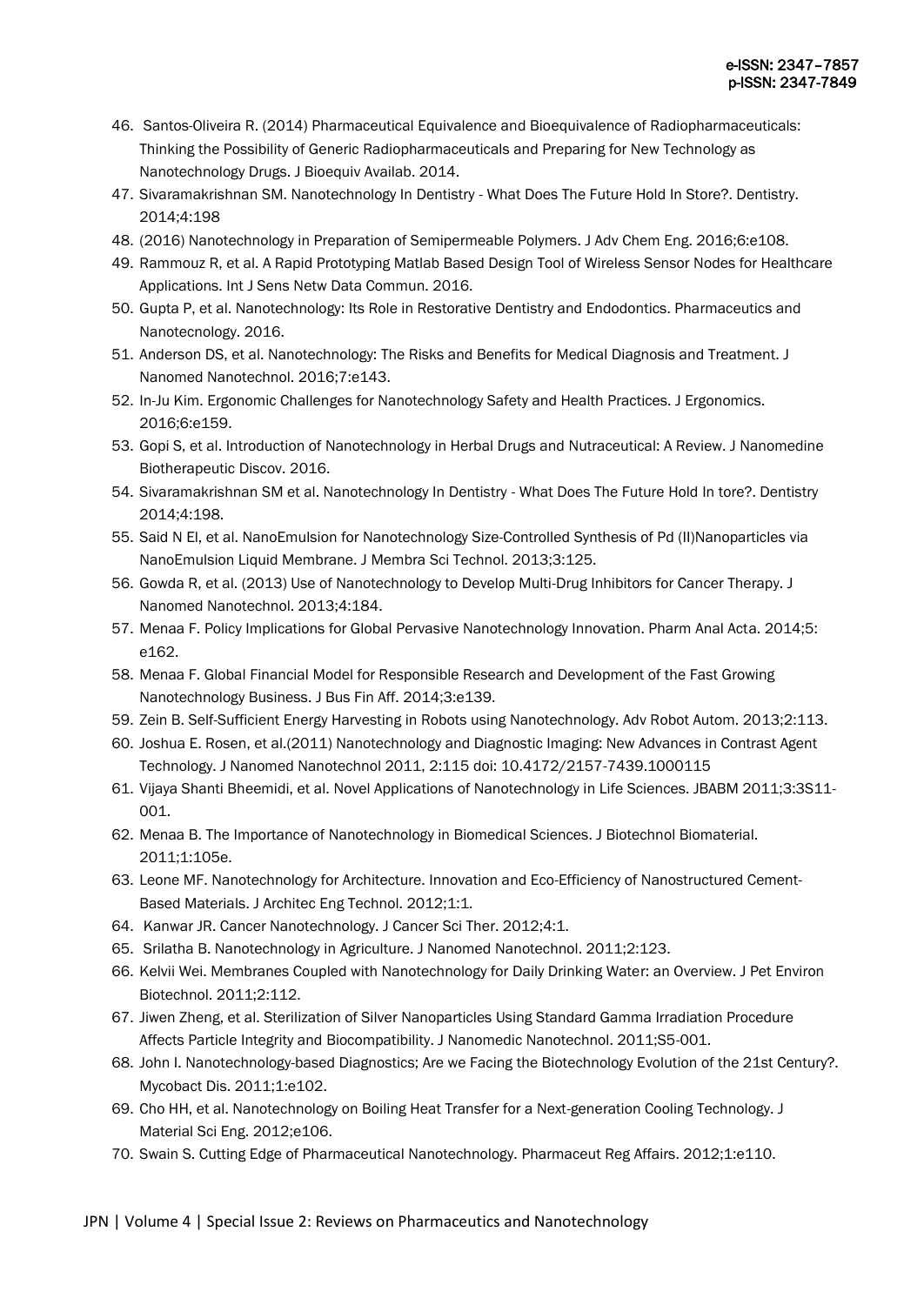- 71. Bhattarai N, et al. Theranostic Nanoparticles: A Recent Breakthrough in Nanotechnology. J Nanomed Nanotechnol 2012;3:e114.
- 72. Shokeen M. Promise of Nanotechnology in Biomedical Applications. J Med Diagn Meth. 2012;1:e103.
- 73. Tan B. Open Access Benefits Nanotechnology Development. J Aeronaut Aerospace Eng. 2012;1: e110.
- 74. Morris MC. Fluorescent Biosensors Promises for Personalized Medicine. J Biosens Bioelectron. 2012;3:e111.
- 75. Hadi NI. Electrical Conductivity of Rocks and Dominant Charge Carriers: The Paradox of Thermally Activated Positive Holes. J Earth Sci Climat Change. 2012;3:128.
- 76. Claussen JC, et al. Using Nanotechnology to Improve Lab on a Chip Devices. J Biochip Tissue Chip. 2012;2:e117.
- 77. Muehlmann LA, et al. There is Plenty of Room at the Bottom for Improving Chemotherapy: Exploiting the EPR Effect with Nanotechnology. Chemotherapy 2012;1:e116.
- 78. Akin Aliosmanoglu, et al. Nanotechnology in Cancer Treatment. J Nanomedine Biotherapeutic Discov 2012;2:107.
- 79. Shrivastava JN, et al. Laboratory Scale Bioremediation of the Yamuna Water with Effective Microbes (EM) Technology and Nanotechnology. J Bioremed Biodeg. 2012;3:8.
- 80. Pham W. Quantitative Analysis and Safety Issues of Nanotechnology in Healthcare Research. J Mol Biomark Diagn. 2012;3:e111.
- 81. Laroo H. Colloidal Nano Silver-Its Production Method, Properties, Standards and its Bio-efficacy as an Inorganic Antibiotic. J Phys Chem Biophys. 2013;3:130.
- 82. Maling Gou. Promising Application of Nanotechnology in Anticancer Drug Delivery. Drug Des. 2013;2:e117.
- 83. Parchi PD, et al. How Nanotechnology can Really Improve the Future of Orthopedic Implants and Scaffolds for Bone and Cartilage Defects. J Nanomedine Biotherapeutic Discov. 2013;3:114.
- 84. Giuseppe De Rosa, et al. New Therapeutic Opportunities from Old Drugs: The Role of Nanotechnology?. J Bioequiv Availab. 2013;5:e30.
- 85. Wang W, et al. Nanotechnology as a Platform for Thermal Therapy of Prostate Cancer. J Mol Biomark Diagn. 2013;4:e117.
- 86. Ali Mansoori G. Diamondoids ?The Molecular Lego of Biomedicine, Materials Science and Nanotechnology. J Bioanal Biomed. 2013;5:e116.
- 87. Hinger D, et al. Lipid nanoemulsions and liposomes improve photodynamic treatment efficacy and tolerance in CAL-33 tumor bearing nude mice. J Nanobiotechnology. 2016;14:70.
- 88. Peuschel H, et al. Penetration of CdSe/ZnS quantum dots into differentiated vs undifferentiated Caco-2 cells. J Nanobiotechnology. 2016;14:69.
- 89. Joris F, et al. The impact of species and cell type on the nanosafety profile of iron oxide nanoparticles in neural cells. J Nanobiotechnology. 2016;14:68.
- 90. Hinger D, et al. Photoinduced effects of m-tetrahydroxyphenylchlorin loaded lipid nanoemulsions on multicellular tumor spheroids. J Nanobiotechnology. 2016;14:68.
- 91. Alieva IB, et al. Magnetocontrollability of Fe7C3@C superparamagnetic nanoparticles in living cells. J Nanobiotechnology. 2016;14:67.
- 92. Lalefar NR, et al. Wnt3a nanodisks promote ex vivo expansion of hematopoietic stem and progenitor cells. J Nanobiotechnology. 2016;14:66.
- 93. Chakraborty C. Zebrafish: A complete animal model to enumerate the nanoparticle toxicity. J Nanobiotechnology. 2016;14:65.
- 94. Gällentoft L, et al. Impact of degradable nanowires on long-term brain tissue responses. J Nanobiotechnology. 2016;14:64.
- 95. Štefančíková L, et al. Effect of gadolinium-based nanoparticles on nuclear DNA damage and repair in glioblastoma tumor cells. J Nanobiotechnology. 2016;14:63.

JPN | Volume 4 | Special Issue 2: Reviews on Pharmaceutics and Nanotechnology